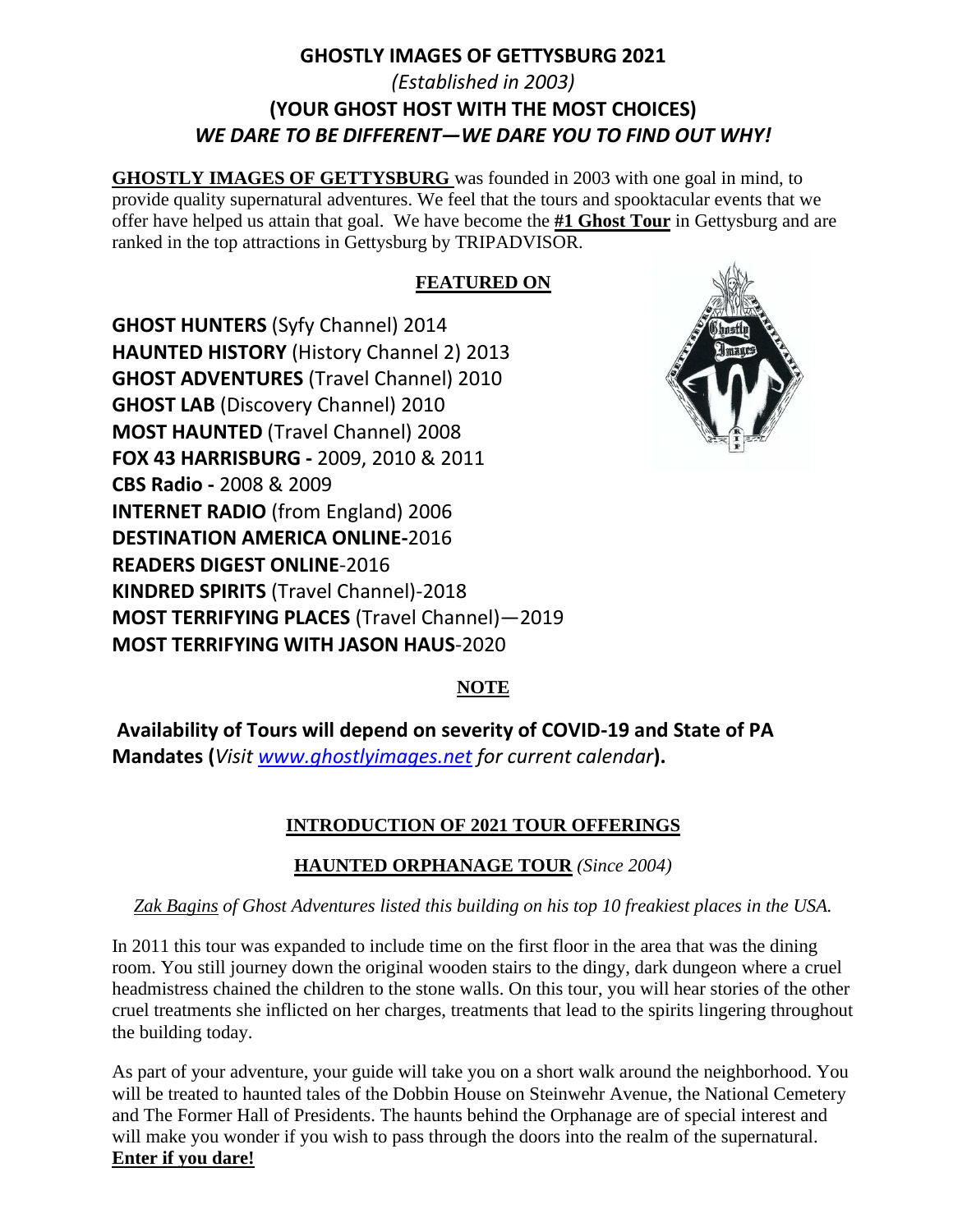#### **THE JENNIE WADE TOUR** *(Since 2003)*

Included in this tour, is a journey around the South side of town that traverses the area of East Cemetery Hill. You will stop for curious tales of ghostly soldiers, heartbroken women, poltergeists and other assorted ghostly encounters.

You will enter through the same door where a bullet passed on July 3, 1863 and killed Jennie Wade, making her the only civilian to die during the battle of Gettysburg. The ghostly tales of this house have been recorded in numerous books and holds the proud distinction of being on the Travel Channels list of haunted houses. In October 2008, it was featured on television's Most Haunted and was singled out by the lead investigator as the **MOST HAUNTED IN GETTYSBURG**. You may also have seen the Jennie Wade House in segments on Ghost Adventures, Ghost Lab, Haunted History, Kindred Spirits and Most Terrifying Places.

The stories alone are chilling enough but now through modern technology provided by ghost researchers, we have evidence that cold spots roam the stairs and rooms, chains swing freely for no reason, rocking chairs move when vacant. The voice of a small boy calls out "Play With Me" and a man calls from the cellar, "We're down here". A DVD "The Jennie Wade House Is Haunted" provides the evidence and is available for purchase.

## **JENNIE WADE/HAUNTED ORPHANAGE WALKING TOUR (ALL OUTSIDE)**

This new, all outdoor tour will include stories relating to both the Jennie Wade House and the Haunted Orphanage. Your guide will take you on a short walk around the neighborhood, which will include the South side of town that traverses the area of East Cemetery Hill. You will be treated to haunted tales of the Dobbin House on Steinwehr Avenue, the National Cemetery, The Former Hall of Presidents, haunts of the Orphanage, curious tales of ghostly soldiers, heartbroken women, poltergeists and other assorted ghostly encounters. The tour is 90 minutes.

This tour was created to accommodate necessary social distancing protocol, limiting the size and being conducted all outside to avoid confining our groups to enclosed areas.

## **FRIDAY NIGHT AND SATURDAY NIGHT –LATE NIGHT COMBO TOURS**

For those looking for the ULTIMATE GHOSTLY LATE NIGHT ADVENTURE, we have a dare for you to spend **Midnight in a Haunted House**. This challenge will take you INSIDE the **Haunted Orphanage** and **The Jennie Wade House***.* This is a 90-minute adventure *INSIDE* two Haunted Houses.

Not only will your journey take you through two of the most haunted buildings in the world but also you have the rare opportunity to do it **IN THE DARK!** *(Minimal lantern light provided on stairs.)*

As an additional bonus feature, your guide will be demonstrating some of the same "Ghost Hunting Equipment" you may have seen on TV and in the movies. Will the equipment indicate the presence of Ghostly Activity? You need to be there to find out!

Friday and Saturday Night Late Nights begin March  $19<sup>th</sup>$  and run through November  $27<sup>th</sup>$ .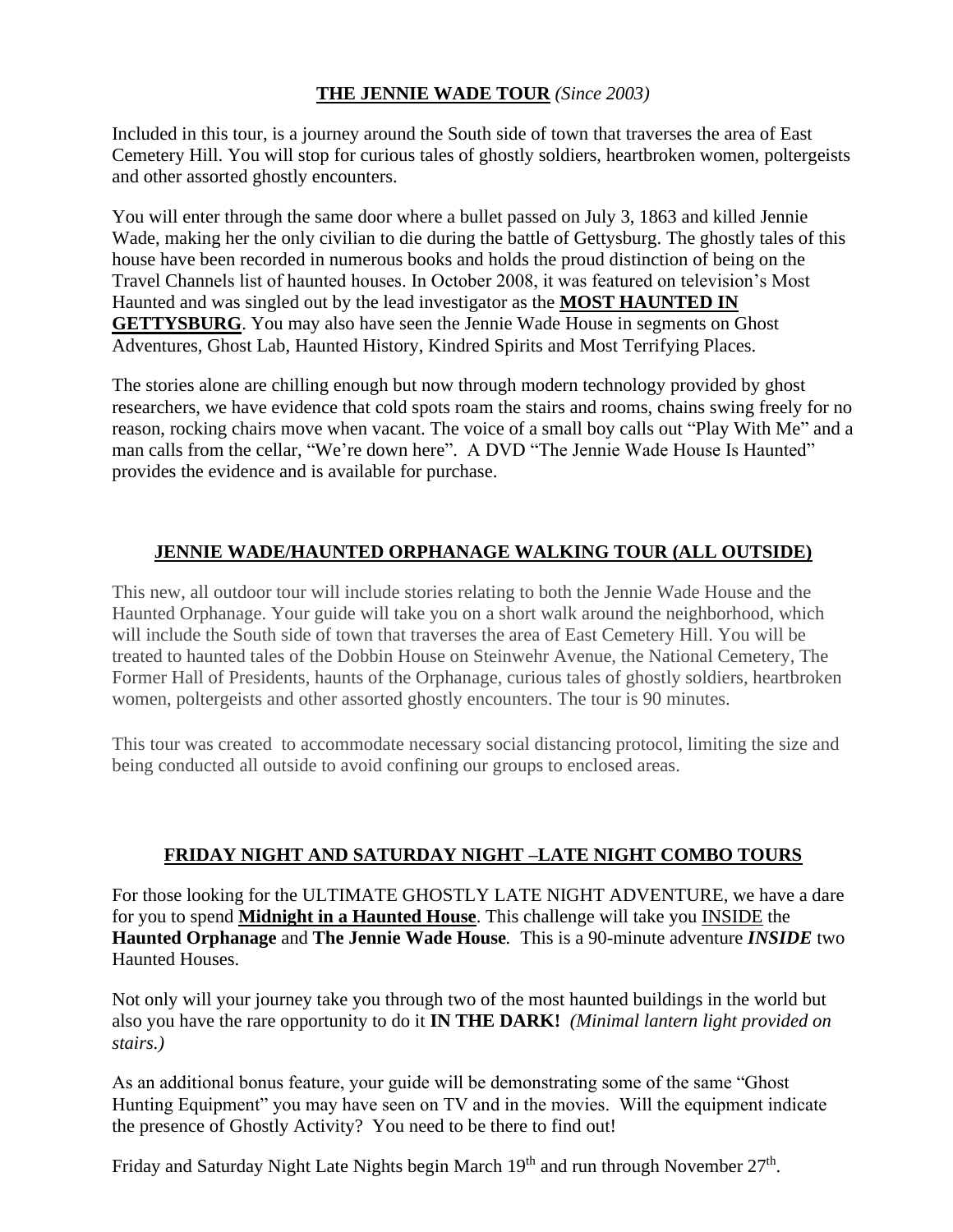So whether your curiosity draws you to The Jennie Wade House, for the tragic story of her death or you are fascinated by the tales of the Orphan Children, who were brought to Gettysburg for a new life, but found only sadness and misery at the hands of Rosa, a cruel headmistress, Ghostly Images Tours is the ONLY one who can take you into these unique sites.

#### Visit [www.ghostlyimages.net](http://www.ghostlyimages.net/) for information. *\*\*The Late Night Tour may not be suitable for young children*\*\*

Questions about these tours may be addressed to ghostlyimages@gburgtours.com or call (717) 334-6296, ext. 61 or (717) 334-1156. *RESERVATIONS ARE HIGHLY RECOMMENDED*.

---------------------------------------------------------------------------------------------------------------------

**The list of Ghostly Images scares and dares doesn't end here! We have special frightseeing events that take place throughout the year so read on.**

## **GHOSTLY THEATRICAL PRODUCTIONS**

#### **THESE PRESENTATIONS ARE NOT TO BE MISSED**

## **A GHOSTLY ENCOUNTER** *(Since 2010)*

This tour has a unique twist - YOUR GUIDE IS A GHOST! In this presentation, your ghost guide will be telling their haunted tales just as they experienced them so many years ago. Travel into their Haunted Home where you may experience the same frightening encounters. This tour may be our scariest tour ever and may not be suited for young children or the faint at heart. Once again this year the cast of Ghost Guides has been expanded for the enjoyment of repeat visitors. Schedule will depend on COVID-19, visit [www.ghostlyimages.net](http://www.ghostlyimages.net/) for current calendar.

E-mail: ghostlyimages@gburgtours.com for schedule of characters.

**This tour joined our lineup in 2010 and became one of the most popular evening events in Gettysburg. Don't wait until the last minute to purchase tickets or you may be left out in the dark.**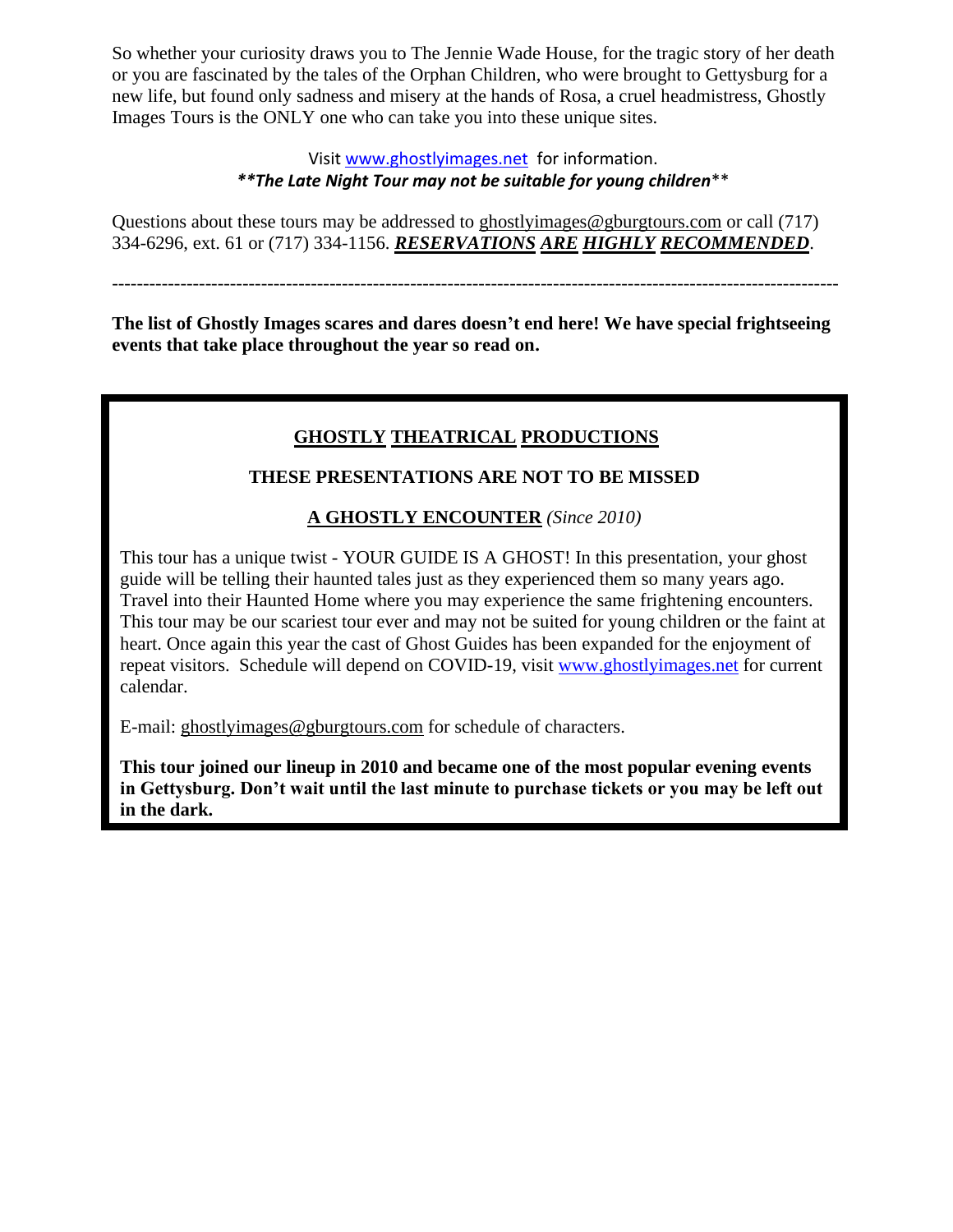### **GEORGIA, YOUR SISTER IS DEAD!** *(Since 2013)*

Return with us to 8:30 AM, July  $3^{rd}$ , 1863. Jennie Wade has just been killed. Her mother, who witnessed the death hasn't had time to comprehend the tragedy. As a ghost, she continues to piece together the events of that day. Now you, as a visitor to the home, have been drawn into the story. She must not only save the rest of her family but is concerned for your safety as well.

The spirit of a union soldier arrives on the scene with a plan to save all of you. But can the escape route be opened before more horror falls on the building?

If he succeeds in getting you through to safety in the cellar your experience is not yet complete. The space below the house is haunted by the ghost of James Wade, Jennie's father. Having lost his mind in life, he continues in death to attack the integrity of anyone who crosses his path. As he sums up the aftermath of his daughter's death you best be prepared for anything!

Will he be the last of your encounters? For the answer come and experience this unique journey through the original structure where Jennie Wade died.

Schedule will depend on COVID-19 (visit [www.ghostlyimages.net](http://www.ghostlyimages.net/) for updates).

#### **GHOST BUS TOUR** *(Since 2003—updated in 2014)*

Journey through The Gettysburg Countryside as your guide entertains you with stories of history and Paranormal tales. During this 1 hour 45-minute journey you will **depart** the bus at the Sachs Bridge and at The Gettysburg College for strange tales of the unexplained.

If you choose to join us for this adventure make reservations early as this popular tour sells out in advance! Tickets can be purchased online at [www.ghostlyimages.net](http://www.ghostlyimages.net/) or by calling (717) 334- 6296, option 1.

Saturday, May 29<sup>th,</sup> Sunday, May 30<sup>th</sup>, Saturday Nights, June 5<sup>th</sup> through September 4<sup>th</sup>, Friday, July  $2<sup>nd</sup>$ , Sunday, September  $5<sup>th</sup>$  and Saturday Nights, September  $25<sup>th</sup>$  through November  $6<sup>th</sup>$ .

#### **IN THE SPIRIT OF CHRISTMAS**

**"Scary Ghost Stories and Tales of the Glories** (since 2013)**—**Is a dramatic event where you the visitor will meet the "Ghost" of Mary Wade, mother of Jennie. You will travel back to Christmas Eve 1863 where Mary is still mourning the death of her daughter. Hear her reminisce about Jennie's life and tragic death. Journey through the house where Jennie died as mother discusses the traditions of the holiday season in 1863. A night to remember in a holiday, historic fashion.

Presented Friday Night December 3<sup>rd</sup>, Saturday Nights December,  $4<sup>th</sup>$ ,  $11<sup>th</sup>$  &  $18<sup>th</sup>$  at 4 PM & 6 PM.